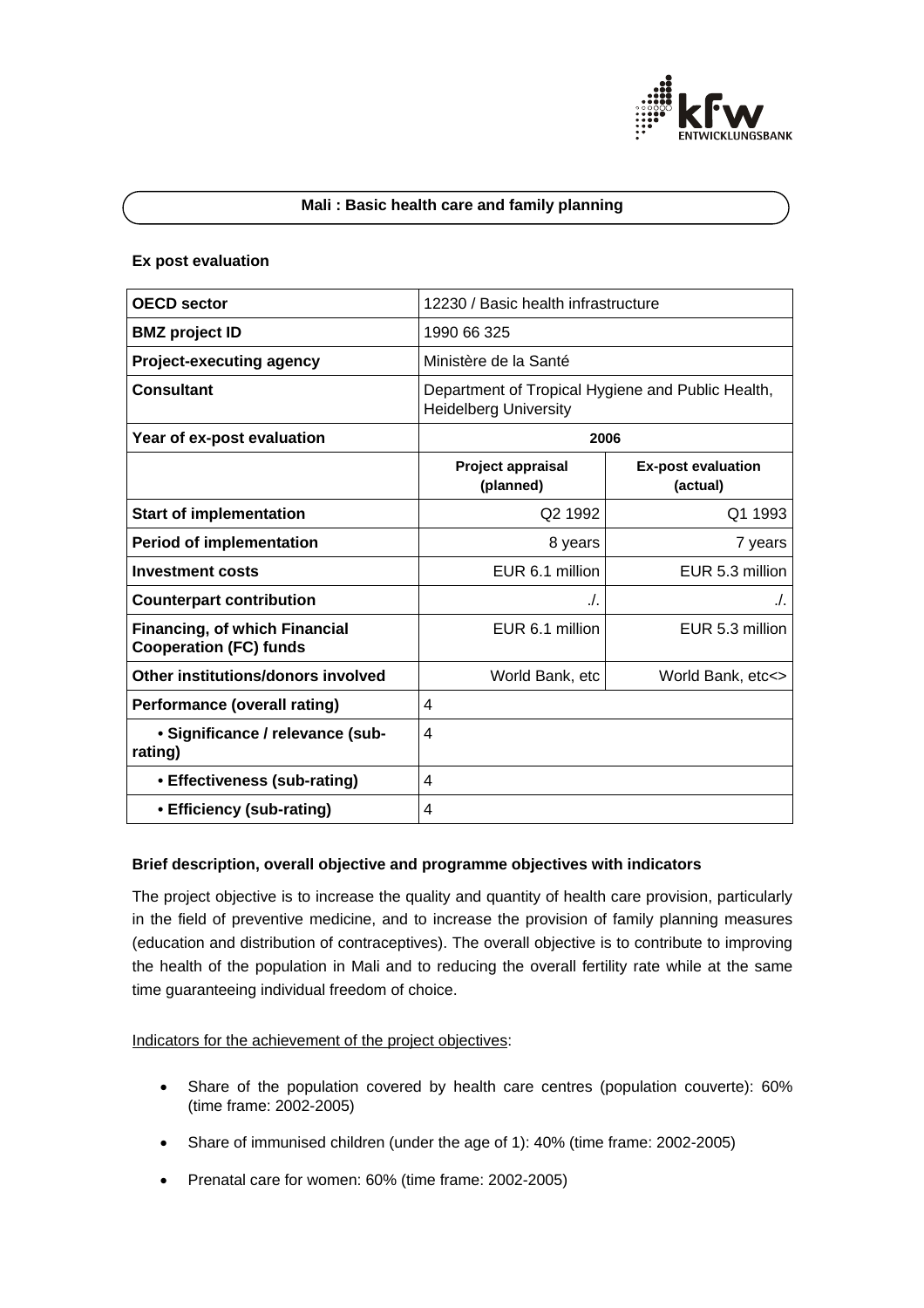• Contraceptive prevalence rate: 10% as a national average (time frame: 2002-2005)

# **Programme design / major deviations from the original programme planning and their main causes**

The FC project "Basic health care and family planning" was part of the "Projet Santé, Population et Hydraulique Rurale (PSPHR)" financed by the World Bank and other donors (e.g. USAID, EU and FAC). With the help of FC, the following measures were carried out in five regions, Kayes, Koulikoro, Mopti, Ségou and Bamako District:

- (1) Constructing/rehabilitating/extending and equipping 159 health centres on the first reference level
- (2) Providing the health care centres with an initial supply of essential drugs
- (3) Supplying medicines to combat bilharzia
- (4) Start-up financing for the Fonds d'Action Sociale pour l'Education Familiale (FASEF)
- (5) Consulting services to support the project executing agency (accompanying measure)

There were no major deviations from the original project plan.

A key design element is the transmission of operational responsibility for the health care centres from the Ministry of Health to autonomous user groups established under private law. This decentralisation strategy is also bearing fruit in other sectors of the social infrastructure (e.g. water supply for rural areas and small towns). No deviations from this concept were detected.

## **Key results of the impact analysis and performance rating**

The project objective for health care has only been partially achieved. The average user rate of the health care centres – measured in terms of the ratio between the population within a radius of 15 km and first curative consultations, first prenatal consultations and BCG (tuberculosis) DTCP (diphtheria, tetanus, whooping cough and polio) and VAR (measles) immunisation for children under the age of one  $-$  is only 37%. The target was a user rate of 60%.

In some regions the percentage of immunised children is above 100%, well above the target of 40%, as children from neighbouring regions were included in immunisation campaigns. The same applies to prenatal care (initial consultation), which, with a minor exception, is well above the required value of 60% in all regions. By contrast, the contraceptive prevalence rate of 10% was not achieved. According to data from the Enquête Démographique et la Santé (EDSM – III), it is well below that figure – at 8.4% for all methods and 5.8% for modern methods.

The reasons for the low utilisation rates relate to the supply of services, which the patients consider insufficient, and in the level of consultation and treatment fees. Other reasons have to do with the socio-cultural environment. Many patients often do not visit a health care institution until it is too late. There are a number of different reasons for the low contraceptive prevalence rate. One of the most important causes is the still widespread desire to have many children.

The overall objective was also only partially achieved. The general data on the health situation show only gradual improvements, despite some improvements in the risk groups of children and mothers. The overall fertility rate has also not changed. According to current statistics, it has been 6.8 for years.

The group targeted by the project comprises the entire population in the regions of Kayes, Koulikoro, Ségou, Mpoti and Bamako District. The economic and social situation in the target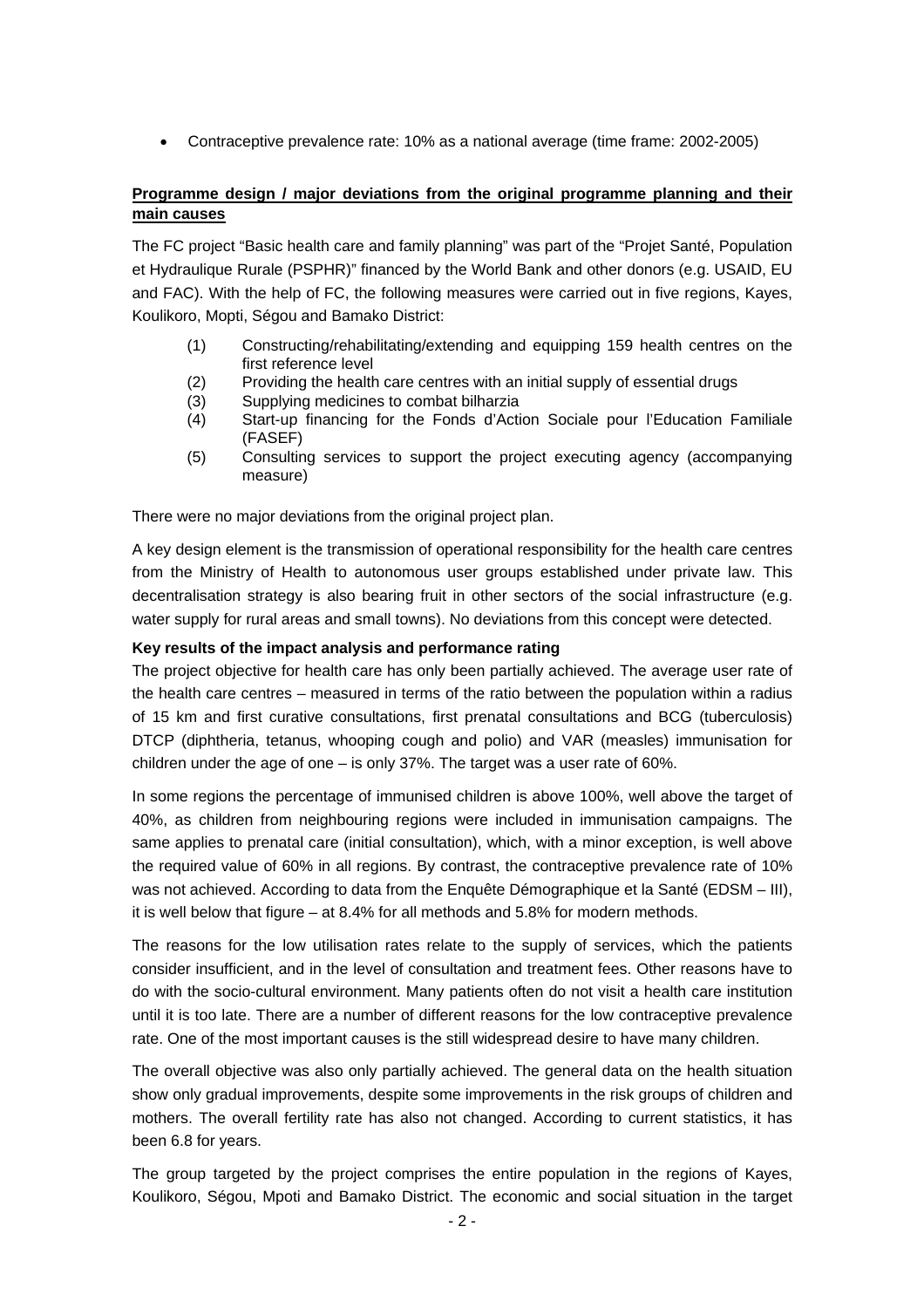group is still characterised by income poverty and a lack of access to establishments in the economic and social infrastructure. Because the economic structure is dominated by agriculture, the risk of the population groups that are currently not affected by poverty slipping below the poverty line can be assumed to be very high (e.g. in long periods of drought). The target group with access to the health centres comprises some 6 million inhabitants, which corresponds to 52% of the entire population of the country (11.4 million). These figures are well above the figure of 3 million inhabitants envisaged when the project was appraised (30% of the population in Mali in 1990 – around 10 million inhabitants).

The executing institutions that are ultimately relevant for the FC project are the private user groups as management positions. Ideally, the process of setting up a user group is initiated by representatives of the territorial administration (prefect, sub-prefect) partly in cooperation with social workers from the Ministry of Health. The inhabitants of a specific "aire sanitaire" with several villages and hamlets (between 10,000 and 14,000 inhabitants) are called to establish a user group and are asked to propose a chairman ("approche communautaire"). As a result of this process of consultation, the territorial administration appoints a chairman; at the same time the user group is registered officially as a private association. There is no further registartion of the members of a user group. Further steps to the official establishment, such as the appointment of a managing director, taking over the health centre, including the supply of medicines, accountability to state offices and members of the user group, operational documentation, etc have not been formalised. Rights and duties of the user groups have neither been documented properly nor established in writing in agreements with the relevant administration as is the case in the drinking water sector, for example. However, as there seems to be no evidence to date of conflicts over access restrictions for individual users or user groups, it can be assumed that the process of establishing a user group and, in particular, appointing a chairman meets the socio-cultural criteria of ethnic heterogeneity and legitimacy.

Owing to the fact that they are the first point of contact between the patients and the health system, the range services provided by the health centres is small. In addition to general consultation, the treatment of minor injuries, prenatal consultancy and birth support are provided to a limited extent. In addition, immunisation campaigns are carried out in the surrounding area. Other preventive measures such as education about the risks of HIV/AIDS infection and how to avoid and treat diarrhoea, anti-malaria preventive measures, education about the health care risks of genital mutilation, are only provided in exceptional cases. This is said to be due to a lack of information and insufficient financial resources.

At most health centres, the economic and financial situation cannot be assessed because of the user groups have not kept adequate records. It must be assumed that, for example, the collection rate for consultation and treatment fees is probably between 60% and 70% at the most. The income actually collected is therefore not sufficient to secure long-term operation. The reasons would appear to be tied up with the inability of the users to pay for the medical help that they require and with the fact that the staff grant generous admittance to free consultation and treatment because of social obligations to members of the same ethnic group, the same family, etc. The subsidies required because of the insufficient income are made, on the one hand, by financing the salary of the medical director from the budget of the Ministry of Health and, on the other, the town hall assumes the financing of a salary, e.g. of an assistant midwife, at certain locations. In addition, existing financial deficits are financed from the revolving fund set up for the supply of medicines and most of all by not maintaining buildings and furnishings.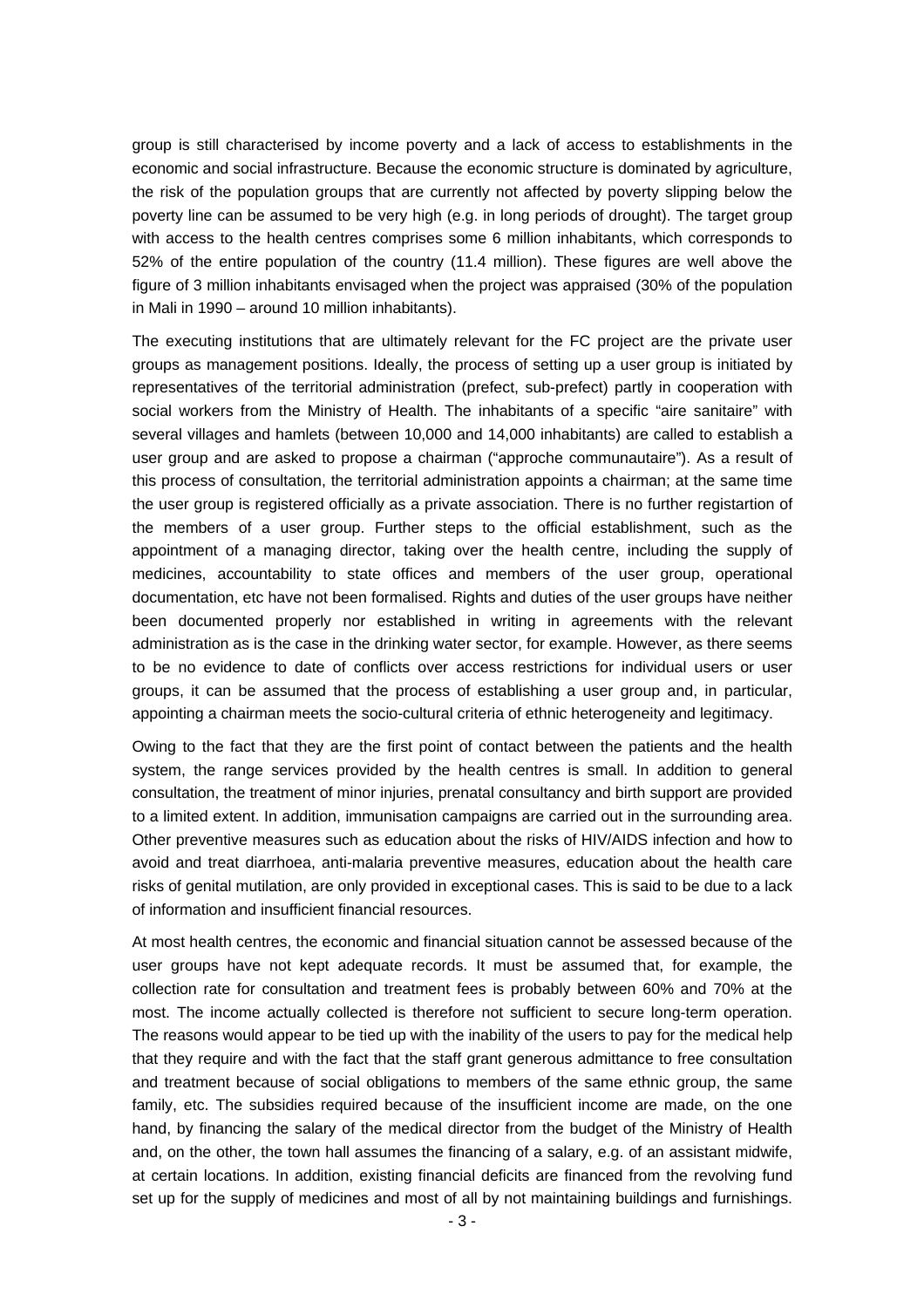This leads to decapitalisation of the aforementioned fund and to neglect of the existing infrastructure. The sustainability of the medium and long-term operation of the health centres cannot therefore be considered to have been secured.

A positive aspect of the project that should be emphasised comprises the child immunisation rates that have been reached and the number of women who have been given prenatal advice and have taken advantage of the assistance of a midwife at the birth. According to the calculations of the Enquête Démographique et de Santé (EDSM II and EDSM III), the probability of child mortality between the ages of one and five has been reduced significantly in all project regions. By contrast, there has been a very positive development in the probability for the other groups (children < 1 month, children 1 to 12 months, children < 12 months in the Ségou region alone).

In addition, the project gives the local people the option of participating actively via the user groups in planning the work of a health centre. By transferring responsibility for the initial health care supply to user groups, the project promotes the decentralisation and deconcentration of centralised government areas of intervention which is an explicit political objective.

Our overall assessment of the project's developmental effectiveness can be summarised as follows:

## **Sustainable efficiency**

The estimated specific investment costs of the health stations are, at around EUR 180 per  $m^2$ , are still good. The costs per unity of contraceptives distributed or per bilharzia infection avoided can no longer be determined today as no monitoring was set up for the single measures completed in 2000. Overall we judge the production efficiency to be satisfactory.

Despite partial subsidising of the health centres using government funds, the sustainability is jeopardised because of the insufficient coverage of operating costs and the decapitalisation of the revolving fund for the supply of medicines in most of the health centres. At present there do not appear to be any measures to secure sustainable operation by promoting the professional skills of the user groups. Sustainable use is, in our view, no longer in keeping with operational input. We therefore assess the allocation efficiency as inadequate.

Because of the limited management skills of the user groups, only limited structural effects can be expected. No structural impacts were generated by the Fonds d'Action Sociale pour l'Education Familiale (FASEF), which has since been dissolved. There is no information about the use of the financed medicines to combat bilharzia. (Subrating: 4)

#### **Sustainable effectiveness**

The project objective was also only partially achieved. While the child immunisation rates and the degree of prenatal care were achieved and even partly exceeded, the use of the health centres for curative measures, prenatal care and immunisations is, at an average of 37%, well below the expected 60%. On the one hand, the demand for health services at the first reference level is to be evaluated as low; on the other, outdated facilities, a lack of material and inadequately trained staff make health service provision acceptable in isolated cases only. The objective that was envisaged by financing contraceptives, i.e. increasing the provision of family planning measures, was also not achieved. No objectives were defined for the distribution of medicines to combat bilharzia. The efficiency of the structures is likely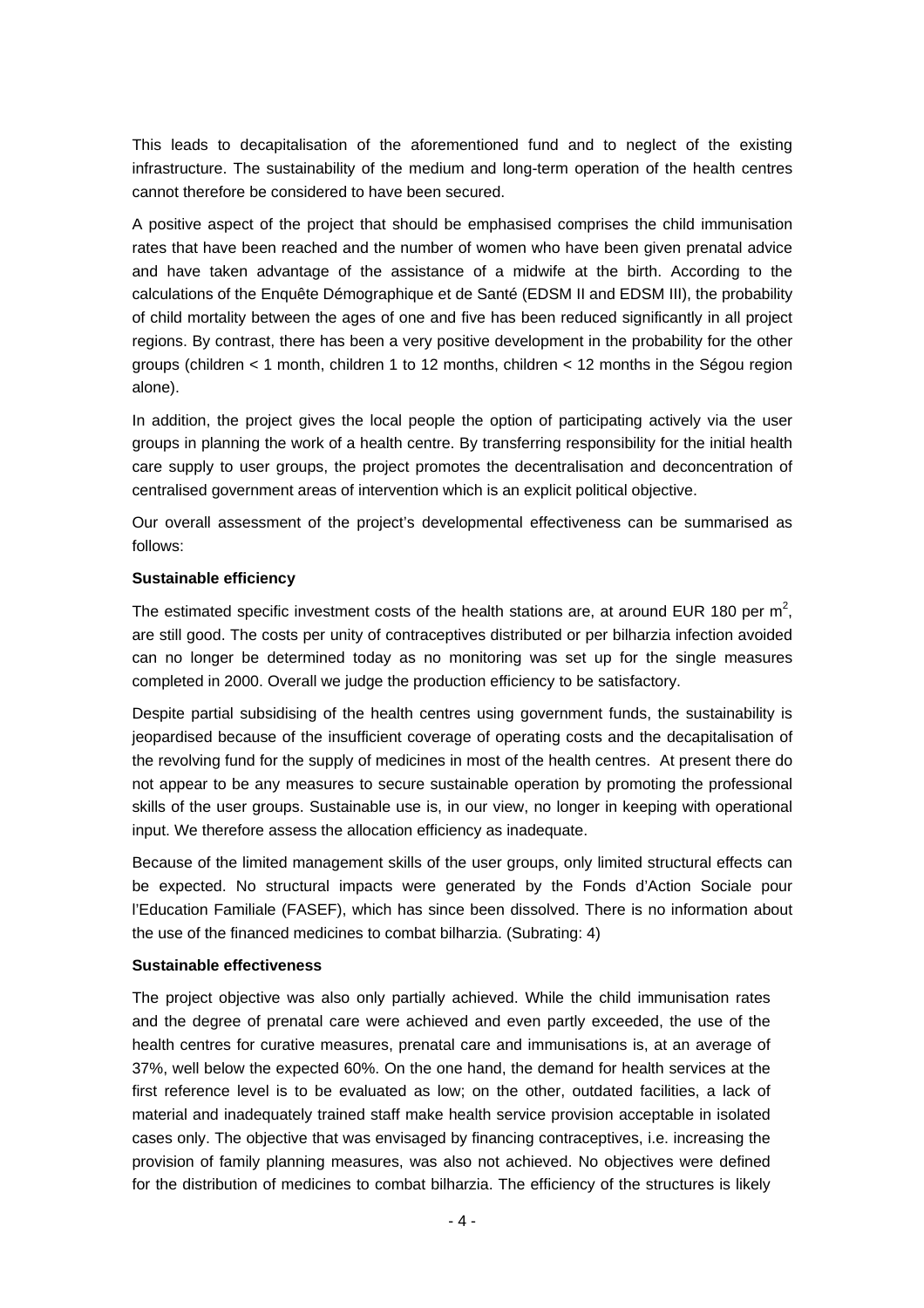to decline further in the future. The project's effectiveness is therefore rated as insufficient (sub-rating 4).

## **Sustainable significance / relevance**

The project design is, as described, highly relevant. It is only partly significant at the medical level because essential health care improvements are limited to the child immunisation rate and care for pregnant women. For example, the statistics show, in part, a clear decline in child mortality in the project regions. However, this situation can only be maintained over the long term with the help of external donors; these are, for example, USAID and UNICEF, as the most important donors with recognisable activities in the area of immunisation campaigns. We assume that these organisations will provide further financing for immunisation campaigns in the future. The overall objective of reducing the general fertility rate while preserving individual freedom of choice was not acheived. The significance / relevance is rated as slightly insufficient (sub-rating 4).

The achievement of the target indicators for immunisation and pregnancy advice is not enough to offset the insufficient use and the substantial sustainability risks for operation and hence for the services of CSCOM. Substantial long-term effects cannot therefore be expected. As the project appears to have no more than a minor structural impact and the components "start-up financing for the FASEF" must be considered as having failed, **we assess the overall developmental effectiveness of the project as slightly insufficient degree (Rating 4).**

## **Conclusions and recommendations**

Limited investment funds should not be distributed to a large number of different individual projects in several regions but, for reasons of efficiency, used for specific specialised areas and regions.

Deconcentrating the responsibility for the sustainable operation of investment in the social infrastructure of central government institutions to organisations (user groups) established under private law requires the government institutions to give their activities a new basic orientation, which essentially means creating/reinforcing adequate framework conditions for the private sector. This also means that the central government institutions should be involved consistently in the measures to support deconcentration.

In the case of similar political approaches, such as decentralisation, and similar sustainability risks in sectors in which private (autonomous) user groups assume the operational responsibility for decentralised infrastructure investment, cross-sectoral cooperation of the various players (e.g. health and drinking water supply) should be strengthened or promoted by suitable measures in order to implement synergy effects and cost savings by means of a common approach and coherent strategy.

An insufficient collection rate is also an operational risk for health care facilities. In order to limit this risk it is recommended that from the outset legally established and practicable mechanisms for collecting the fees be taken into account (such as the territorial administration, town hall or similar bodies assuming costs establishing cost assumption rules so that poor people can be subsidised).